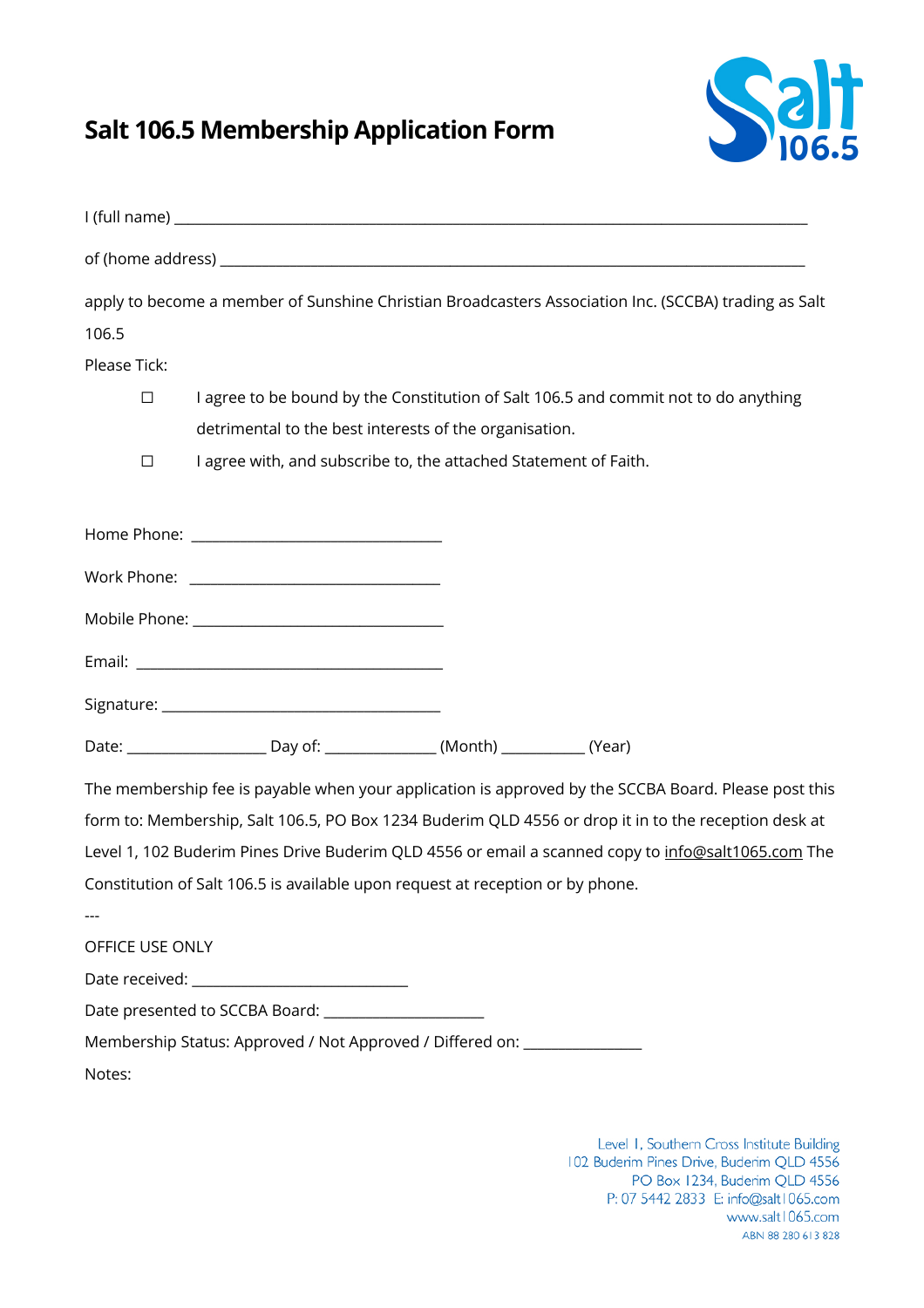## **ARTICLES OF FAITH**



upon which our Constitution was established,

## We believe.

- That only the Holy Scriptures, as given by God, are divinely inspired, infallible (entirely trustworthy) and the supreme authority in all matter of faith and practice;
- In one God, eternally existent in three persons, Father, Son and Holy Spirit;
- In our Lord Jesus Christ, God manifest in the flesh, His virgin birth, His sinless life, His miracles, and atoning death;
- In the bodily resurrection of Jesus Christ from the dead, in His personal return, and the judgement of the world by Him;
- That all have sinned and are justly exposed to the judgment of God;
- That redemption from the guilt penalty, and power of sin, is possible only through the death, shed blood, and resurrection of Jesus Christ;
- In the necessity of the work of the Holy Spirit to make the death of Jesus Christ effective to the individual sinner, granting him repentance towards God and faith in our Lord Jesus Christ, enabling the believer to live a holy life and to witness and work for Him;
- In the resurrection of the body, the eternal blessedness of the righteous and the eternal punishment of the wicked;
- That every believer is baptised into the body of Christ by the Holy Spirit and thus being members of one another are responsible for keeping the unity of the Spirit in the bond of peace, loving one another with a pure heart fervently.

Level 1, Southern Cross Institute Building 102 Buderim Pines Drive, Buderim QLD 4556 PO Box 1234, Buderim QLD 4556 P: 07 5442 2833 E: info@salt1065.com www.salt1065.com ABN 88 280 613 828